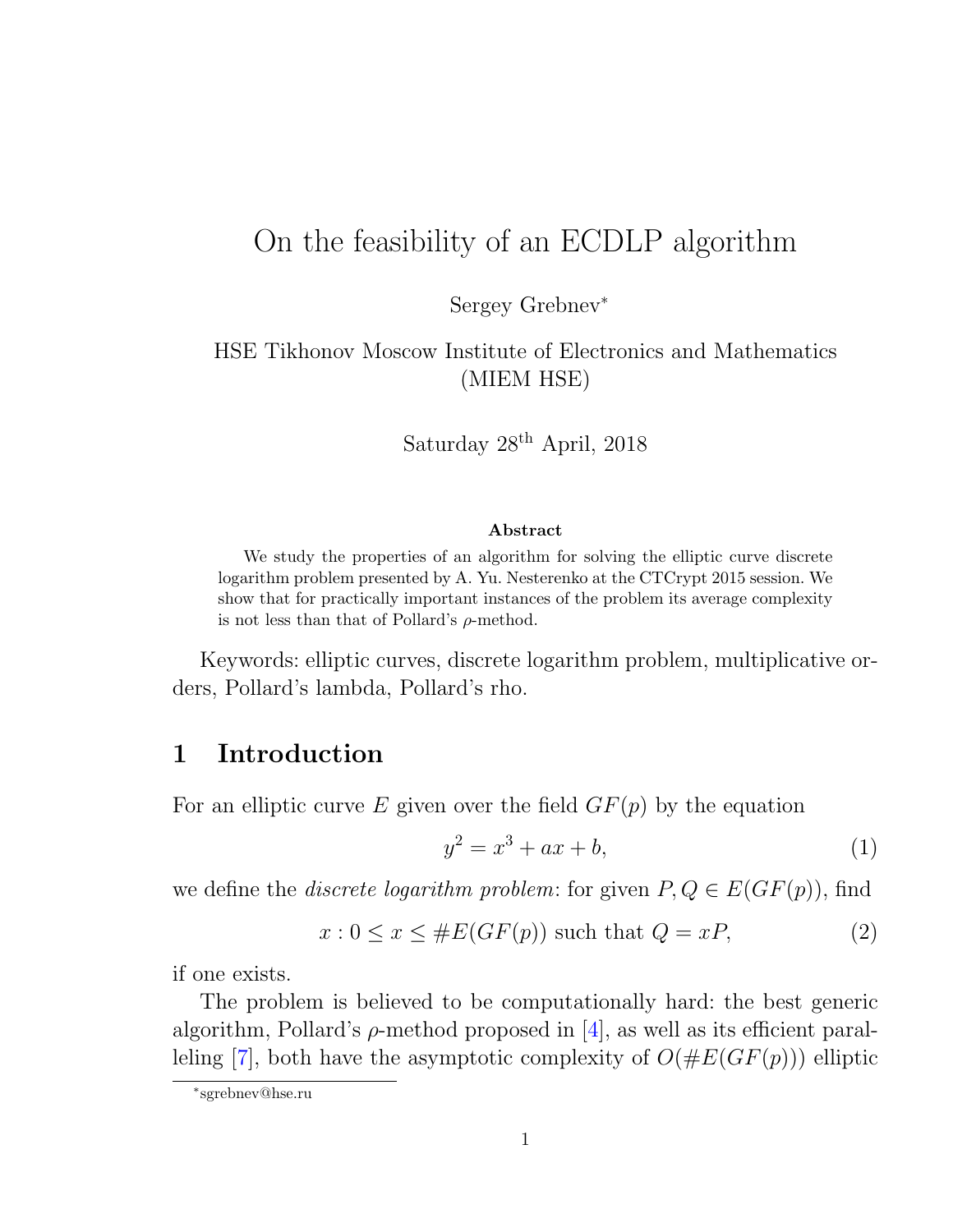curve additions. Therefore, operations in the group of points of an elliptic curve allow to implement a number of cryptographic primitives, e.g. digital signature schemes such as GOST R 34.10-2012 a.k.a. ECRDSA, ECDSA, EdDSA etc.

In 2016 A. Yu. Nesterenko proposed an algorithm which exploits the properties of the multiplicative group modulo  $q$ , where  $q$  is the prime order of a subgroup of the group of points of an elliptic curve, to speed up the computation of the discrete logarithm problem for  $x$  with a small multiplicative order modulo  $\#E(GF(p))$ .

We proceed with the description of the algorithm, study its complexity and briefly discuss its applicability to the real-world cryptosystems.

## <span id="page-1-2"></span>2 Discrete logarithm using the multiplicative properties of the variable

The algorithm proposed in [\[3\]](#page-5-2) exploits the properties of the multiplicative group modulo a prime  $q$ . We recall the algorithm following the original paper.

Without loss of generality we suppose that  $#E(GF(p)) = q$ , with q prime.

For an integer x coprime to a prime q its *order* modulo q is defined as an integer r such that

$$
x^r \equiv 1 \pmod{q}
$$
 and  $x^l \not\equiv 1 \pmod{q}$ , for each  $1 \le l < r$ .

We have that  $r|(q-1)$ . Hence, there exist  $\alpha$  and n such that

$$
\alpha^n \equiv x \pmod{q}, \quad 0 \le n < r. \tag{3}
$$

We have  $\alpha \equiv g^{\frac{q-1}{r}} \pmod{q}$ , where g is a primitive root modulo q.

Now we use equation  $(3)$  to rewrite  $(2)$  as

<span id="page-1-1"></span><span id="page-1-0"></span>
$$
\alpha^n P = Q,\tag{4}
$$

so by finding  $n$  we can determine  $x$ .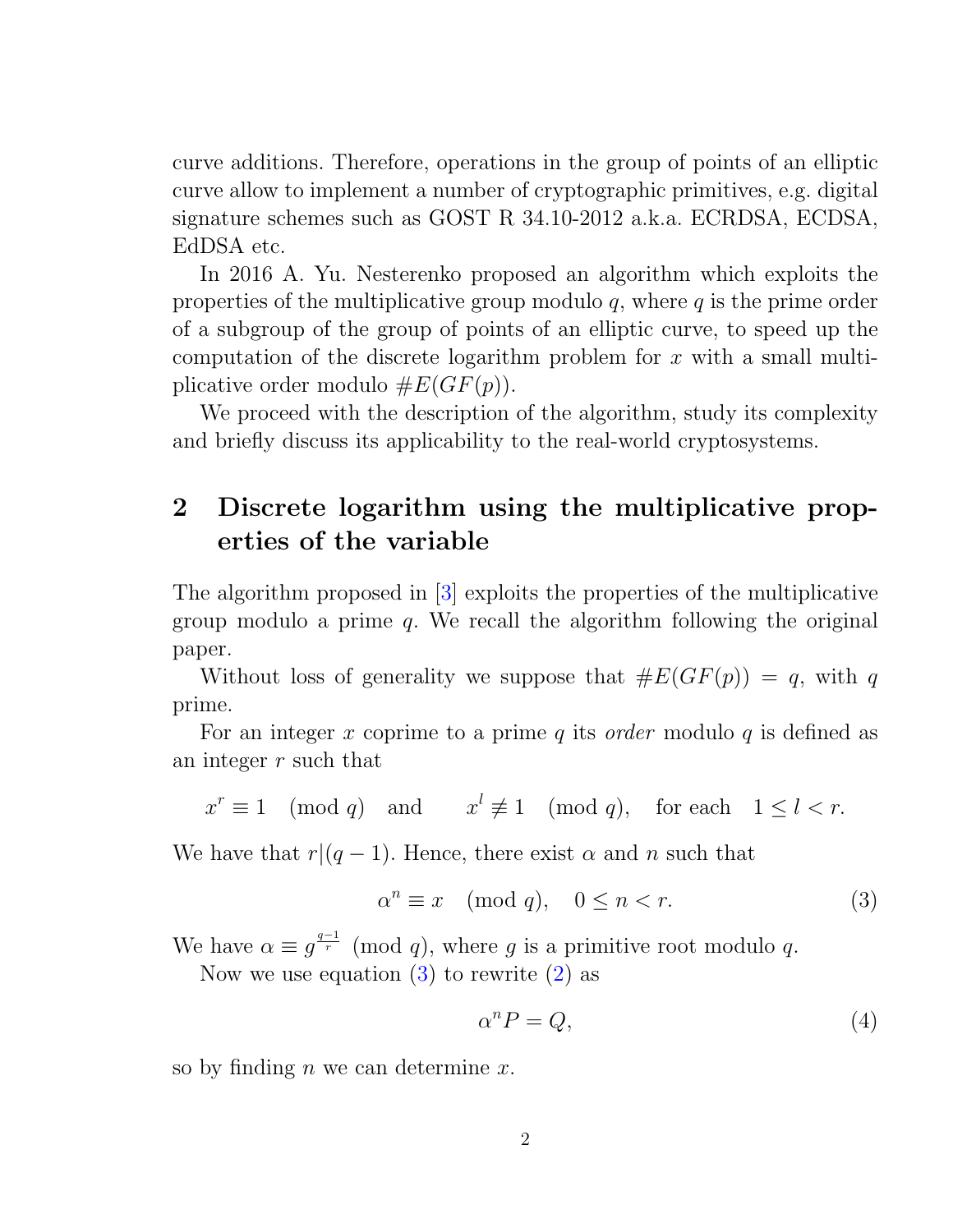We put  $h = \lceil$ √  $\overline{r}$  and write n as  $n_1h-n_0$ , where  $0 \le n_0 < h$ ,  $0 < n_1 \le h$ . Then we have for [\(4\)](#page-1-1)

<span id="page-2-0"></span>
$$
(\alpha^h)^{n_1}P=\alpha^{n_0}Q;
$$

now, by Hellman's method [\[2\]](#page-5-3), we determine  $n_0, n_1$  to find n and x. The procedure requires at most 2h scalar multiplications and  $O(\sqrt{q})$  memory.

For practical evaluation the paper [\[3\]](#page-5-2) proposes a modification of Pollard's λ-method.

We fix an integer  $s = \lceil \log_2 r \rceil$ , choose random  $\xi_0, \ldots, \xi_{s-1}$  such that  $0 < \xi_i < r, i = 0, \ldots, s - 1$ , and define a map  $f : E \to E$  in the following manner. For a point  $R = (x_R, y_R) \in E$  let

$$
f(R) = \zeta_i R, \quad \text{where} \quad i \equiv x_R \pmod{s}, \quad \zeta_i \equiv a^{\xi_i} \pmod{q}. \tag{5}
$$

We may consider  $f$  as a random map.

At the stage I of the algorithm we fin an integer  $\beta$  and construct the orbit of  $P$  under the map  $f$ , that is, the finite sequence

$$
R_{k+1} = f(R_k), \quad R_0 = P, \quad k = 0, 1 \dots, \beta.
$$
 (6)

We have that

$$
R_{k+1} = \zeta_k R_k = \zeta_k \zeta_{k-1} R_{k-1} = \cdots = \mu_{k+1} P,
$$

where  $\mu_{k+1} \equiv \prod_{j=0}^{k} \zeta_j \pmod{q}$ , and  $\zeta_j$  are pseudorandom values from the set defined by [\(5\)](#page-2-0).

Starting from an index  $k_0$ , we store the set S of points  $R_{k_0+1}, \ldots, R_{k_0+\beta}$ and the corresponding values  $\mu_{k_0+1}, \ldots, \mu_{k_0+\beta}$ . We call these points  $\mu$ traps $\lambda \lambda$ . following  $|4|$ , and S is the jitrap-set $\chi$ .

At the stage II of the algorithm we construct the orbit of a point  $U_0 =$  $\alpha^{\xi}Q$  for a random  $\xi$  such that  $0 < \xi < r$ , under the map f:

$$
U_{k+1} = f(U_k), \quad U_0 = \alpha^{\xi} Q, \quad k = 0, 1, ..., \quad 0 < \xi < r. \tag{7}
$$

Now we also have that the following relationships hold:

$$
U_{k+1} = \zeta_k U_k = \zeta_k \zeta_{k-1} U_{k-1} = \cdots = \nu_{k+1} Q,
$$

where  $\nu_{k+1} \equiv \alpha^{\xi} \prod_{j=0}^{k} \zeta_j \pmod{q}$ .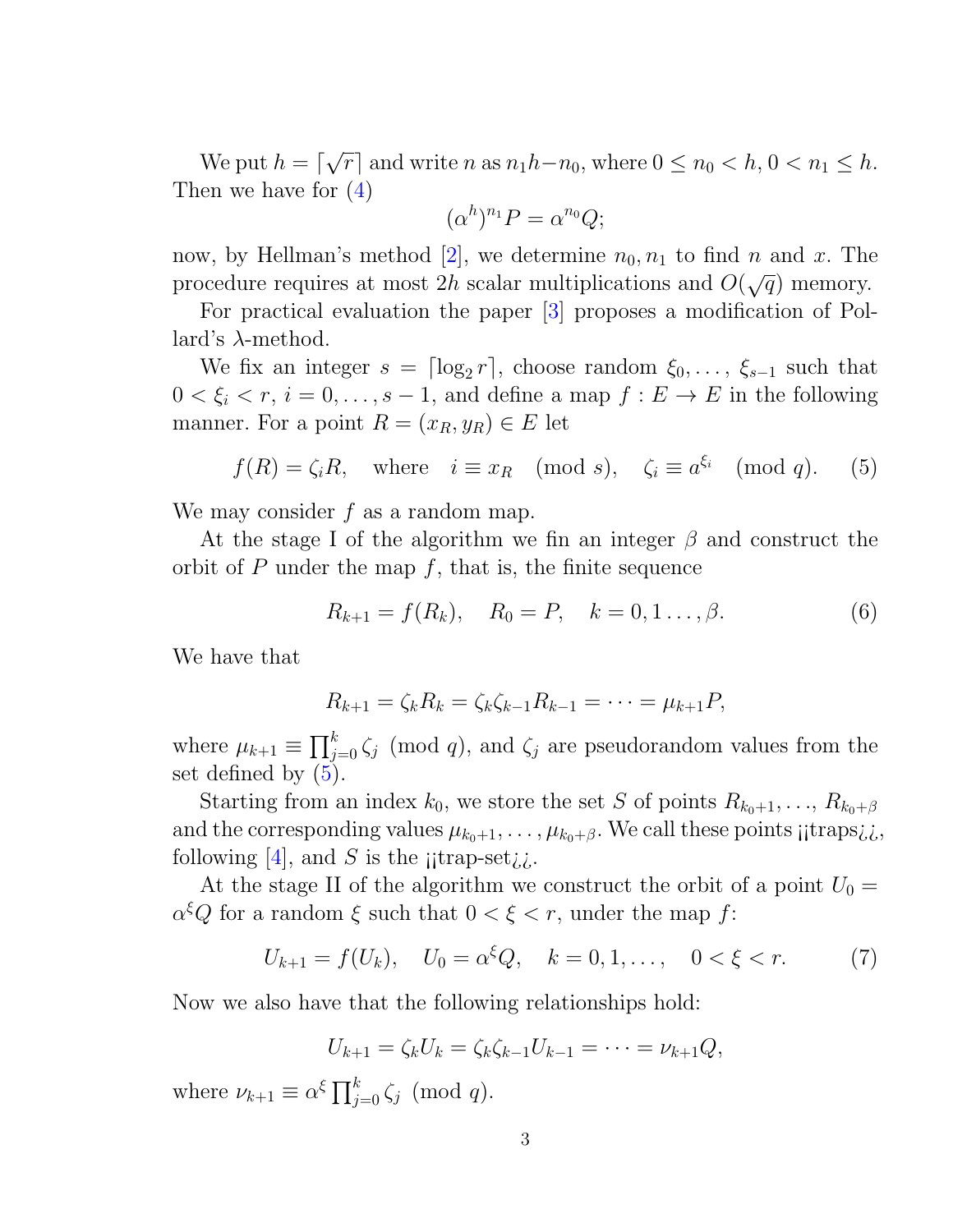Now for every point  $U_k$  we check whether  $U_k \in S$ . If for an index j we have that

$$
\mu_j P = P_j = U_k = \nu_k Q,
$$

we conclude that  $\mu_j \equiv \nu_k x \pmod{q}$ , and hence

$$
x \equiv \mu_j \nu_k^{-1} \pmod{q}.
$$

If we have failed to find a trap among all the indexes  $k \leq h$ , we restart the stage II of the algorithm with another random value  $\xi$  such that  $0 <$  $\xi < r$ .

### 3 Complexity analysis

Recall that for Pollard's  $\rho$ -method we have (see [\[4,](#page-5-0) [6\]](#page-5-4)) the following complexity estimate independent of  $x$ :

$$
\sqrt{\frac{\pi q}{2\#\mathfrak{G}}},\tag{8}
$$

elliptic curve points additions, where  $\mathfrak{G}$  is the group of efficiently computable automorphisms.

The automorphisms may be exploited for the method described above just like the Pollard's  $\rho$ : we define the map f on the equivalency classes  $E(GF(p))/\mathfrak{G}$  and fix a specific representative of an equivalence class to store traps.

Thus, for a given unknown x such that  $\text{ord}_q x = r$  the algorithm described in section [2](#page-1-2) has the complexity

$$
T(x) = \sqrt{\frac{\pi \operatorname{ord}_q x}{2\#\mathfrak{G}}} \cdot \log_2 q \tag{9}
$$

where the factor  $\log_2 q$  is determined by the complexity of the scalar multiplication  $\alpha^{\xi_i} P$ , see [\[3\]](#page-5-2).

We suppose that the group  $\mathfrak G$  is generated by the map  $\psi : P \mapsto -P$ and thus  $\#\mathfrak{G} = 2$ . This is always the case for a non-anomalous, non-supersingular Weierstrass curve [\(1\)](#page-0-1) defined over  $GF(p)$  with  $p > 3$ , where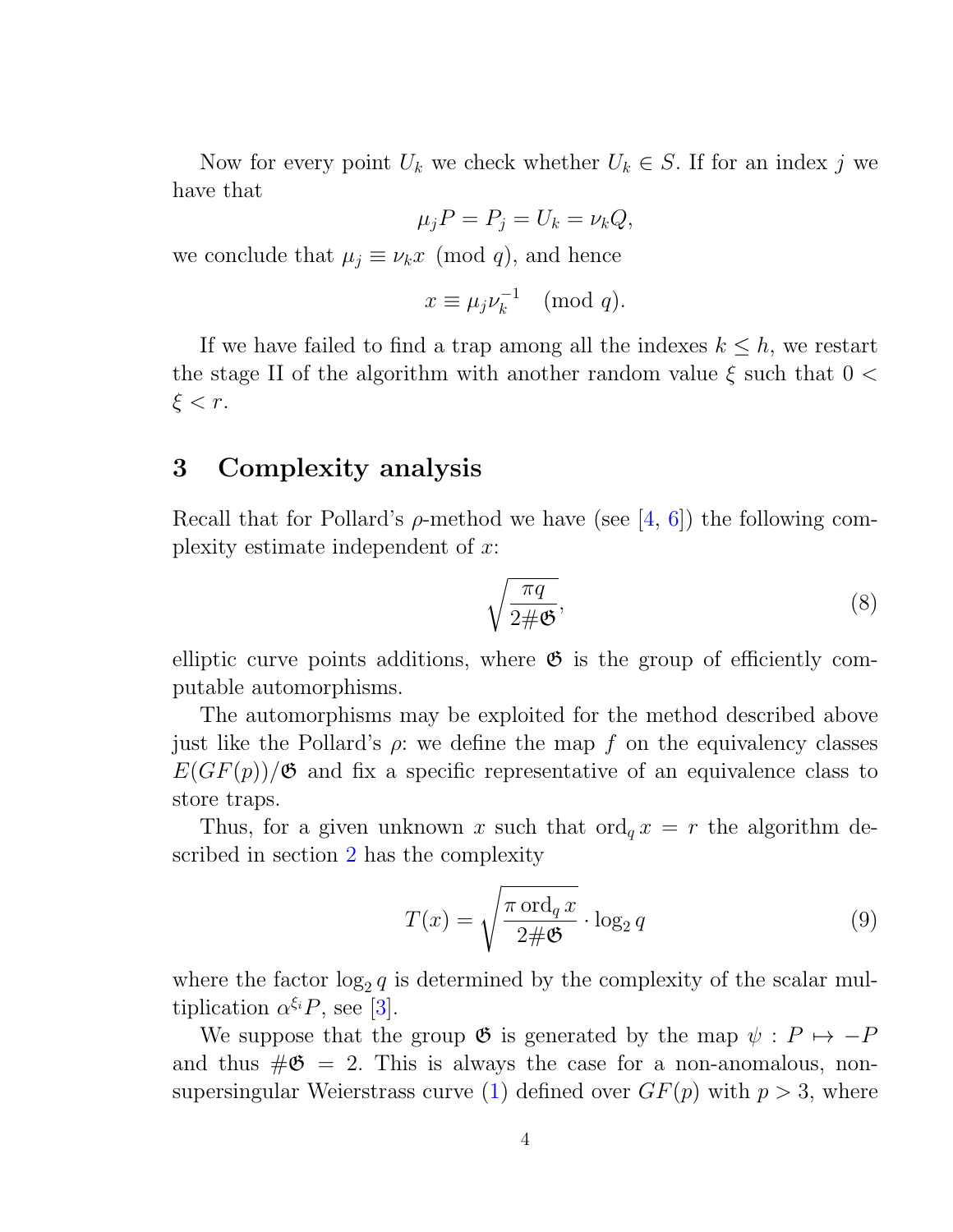$1728 \frac{4a^3}{4a^3+2}$  $\frac{4a^3}{4a^3+27b^2} \neq 0,1728 \pmod{p}$ . In particular, this assumption holds for the family of elliptic curves allowed by the national standard [\[1\]](#page-5-5).

Now we estimate the average complexity  $S$  of the algorithm:

<span id="page-4-0"></span>
$$
S = \frac{1}{q-1} \sum_{0 < x < q} T(x),\tag{10}
$$

where  $T(x)$  is the complexity of determining the specific discrete logarithm x.

Note that we may omit the term corresponding to  $q-1$ , since we obviously have  $(q-1)P = -P$ , and thus  $T(q-1) = 0$  elliptic curve additions.

Now write  $(10)$  as

<span id="page-4-1"></span>
$$
S = \frac{1}{q-1} \sum_{r|\varphi(q)} (\# \{x : \text{ord}_q x = r\}) T(r) =
$$

$$
= \frac{\sqrt{\pi} \log_2 q}{2(q-1)} \left( \sum_{r|\varphi(q)} \varphi(r) \sqrt{r} \right)
$$
(11)

We note that the exact value  $S$  in  $(11)$  depends on the factorization of  $\varphi(q)$ :

$$
\varphi(q) = q - 1 = r_1^{\alpha_1} \cdot \dots \cdot r_k^{\alpha_k}.
$$

<span id="page-4-2"></span>We may, however, obtain a lower bound for  $(11)$ . Recall that we have q prime, which is the case for most cryptographic applications. Consider the sum

$$
\frac{\sqrt{\pi} \log_2 q}{2(q-1)} \left( \sum_{r|\varphi(q)} \varphi(r)\sqrt{r} \right).
$$
\n(12)

For prime q we have  $\varphi(q) = q - 1$  is divided by  $(q - 1)/2$ . Then the largest term of [\(11\)](#page-4-1) relating to  $(q-1)/2$  equals to

$$
\frac{\sqrt{\pi}\log_2 q}{2(q-1)} \cdot \varphi((q-1)/2)\sqrt{(q-1)/2}.
$$

Since for any integer  $l \geq 3$  we have (see [\[5\]](#page-5-6)) the inequality

$$
l > \varphi(l) > \frac{\ln 2}{2} \cdot \frac{l}{\ln l},
$$